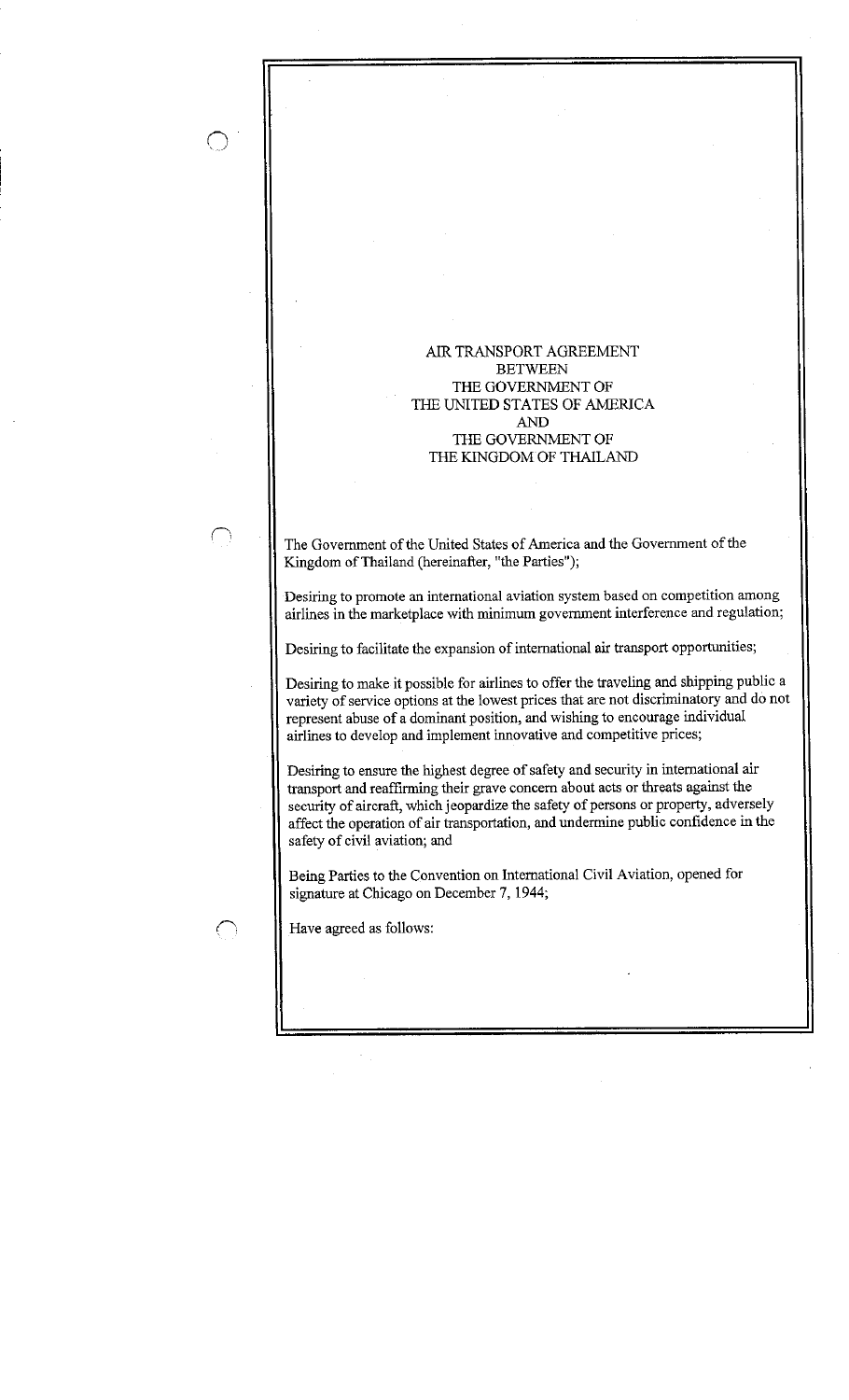Article I Definitions

For the purposes of this Agreement, unless otherwise stated, the term :

1 . "Aeronautical authorities" means, in the case of the United States, the Department of Transportation, or its successor, and in the case of Thailand, the Minister of Transport, and any person or agency authorized to perform functions exercised by the said Minister of Transport;

2. "Agreement" means this Agreement, its Annexes, and any amendments thereto;

3 . "Air transportation" means the public carriage by aircraft of passengers, baggage, cargo, and mail, separately or in combination, for remuneration or hire;

4. "Convention" means the Convention on International Civil Aviation, opened for signature at Chicago on December 7, 1944, and includes :

a. any amendment that has entered into force under Article 94(a) of the Convention and has been ratified by both Parties, and

b. any Annex or any amendment thereto adopted under Article 90 of the Convention, insofar as such Annex or amendment is at any given time effective for both Parties;

5 . "Designated airline" means an airline designated and authorized in accordance with Article 3 of this Agreement;

6. "Full cost" means the cost of providing service plus a reasonable charge for administrative overhead;

7. "International air transportation" means air transportation that passes through the airspace over the territory of more than one State;

8 . "Price" means any fare, rate or charge for the carriage of passengers (and their baggage) and/or cargo (excluding mail) in air transportation charged by airlines, including their agents, and the conditions governing the availability of such fare, rate or charge;

9. "Stop for non-traffic purposes" means a landing for any purpose other than taking on or discharging passengers, baggage, cargo and/or mail in air transportation;

10 . "Territory" means the land areas under the sovereignty, jurisdiction, protection, or trusteeship of a Party, and the territorial waters adjacent thereto; and

11 . "User charge" means a charge imposed on airlines for the provision of airport, air navigation, or aviation security facilities or services including related services and facilities .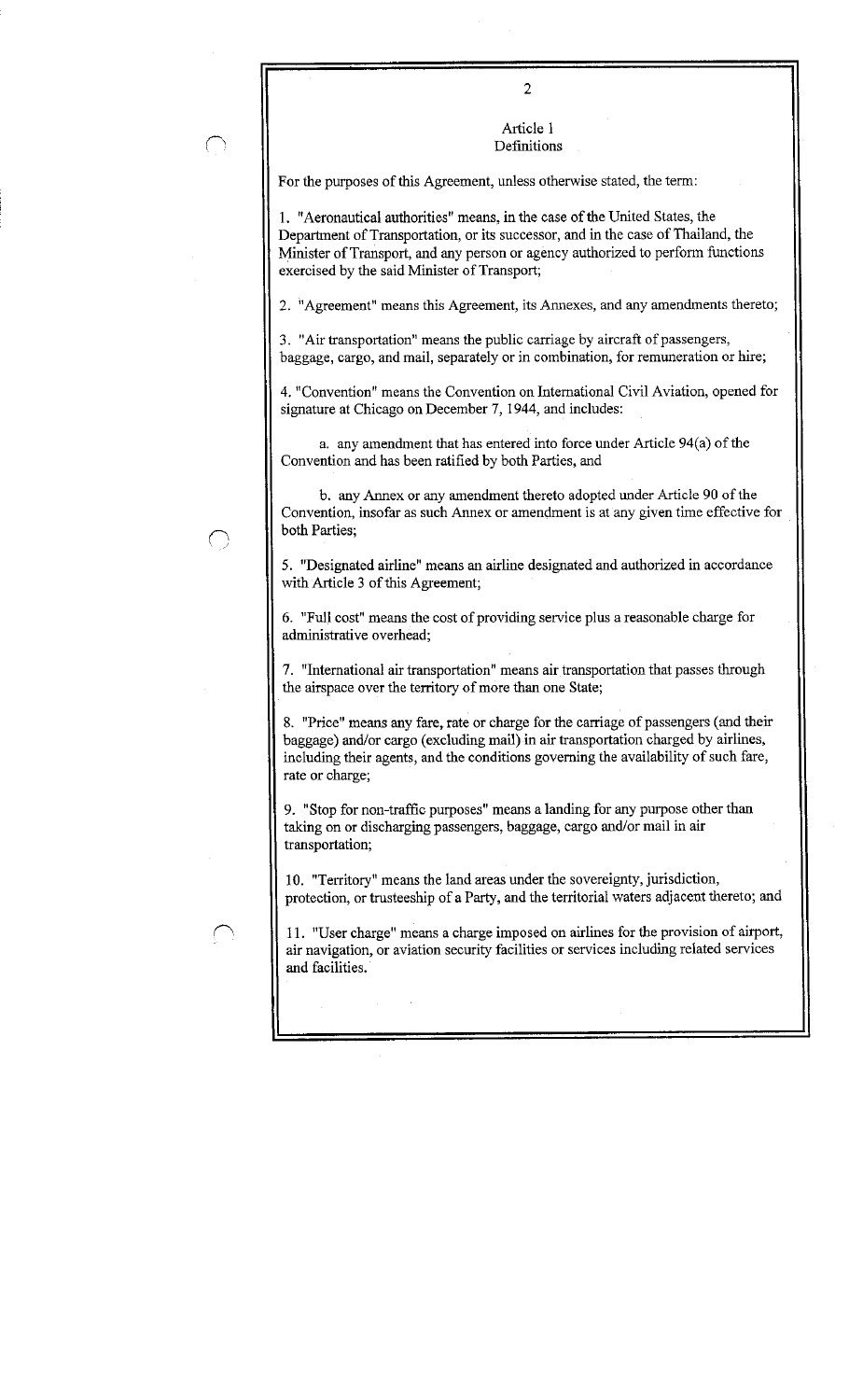$\bigcirc$ 

### Article 2 Grant of Rights

 $\overline{3}$ 

<sup>1</sup> . Each Party grants to the other Party the following rights for the conduct of international air transportation by the airlines of the other Party :

a. the right to fly across its territory without landing;

b. the right to make stops in its territory for non-traffic purposes; and

c. the rights otherwise specified in this Agreement.

2. Nothing in this Article shall be deemed to confer on the airline or airlines of one Party the rights to take on board, in the territory of the other Party, passengers, their baggage, cargo, or mail carried for compensation and destined for another point in the territory of that other Party.

### Article 3 Designation and Authorization

<sup>1</sup> . Each Party shall have the right to designate as many airlines as it wishes to conduct international air transportation in accordance with this Agreement and to withdraw or alter such designations . Such designations shall be transmitted to the other Party in writing through diplomatic channels, and shall identify whether the airline is authorized to conduct the type of air transportation specified in Annex I or in Annex II or both.

2. On receipt of such a designation, and of applications from the designated airline, in the form and manner prescribed for operating authorizations and technical permissions, the other Party shall grant appropriate authorizations and permissions with minimum procedural delay, provided :

a. substantial ownership and effective control of that airline are vested in the Party designating the airline, nationals of that Party, or both;

b. the designated airline is qualified to meet the conditions prescribed under the laws and regulations normally applied to the operation of international air transportation by the Party considering the application or applications; and

c . the Party designating the airline is maintaining and administering the standards set forth in Article 6 (Safety) and Article 7 (Aviation Security) .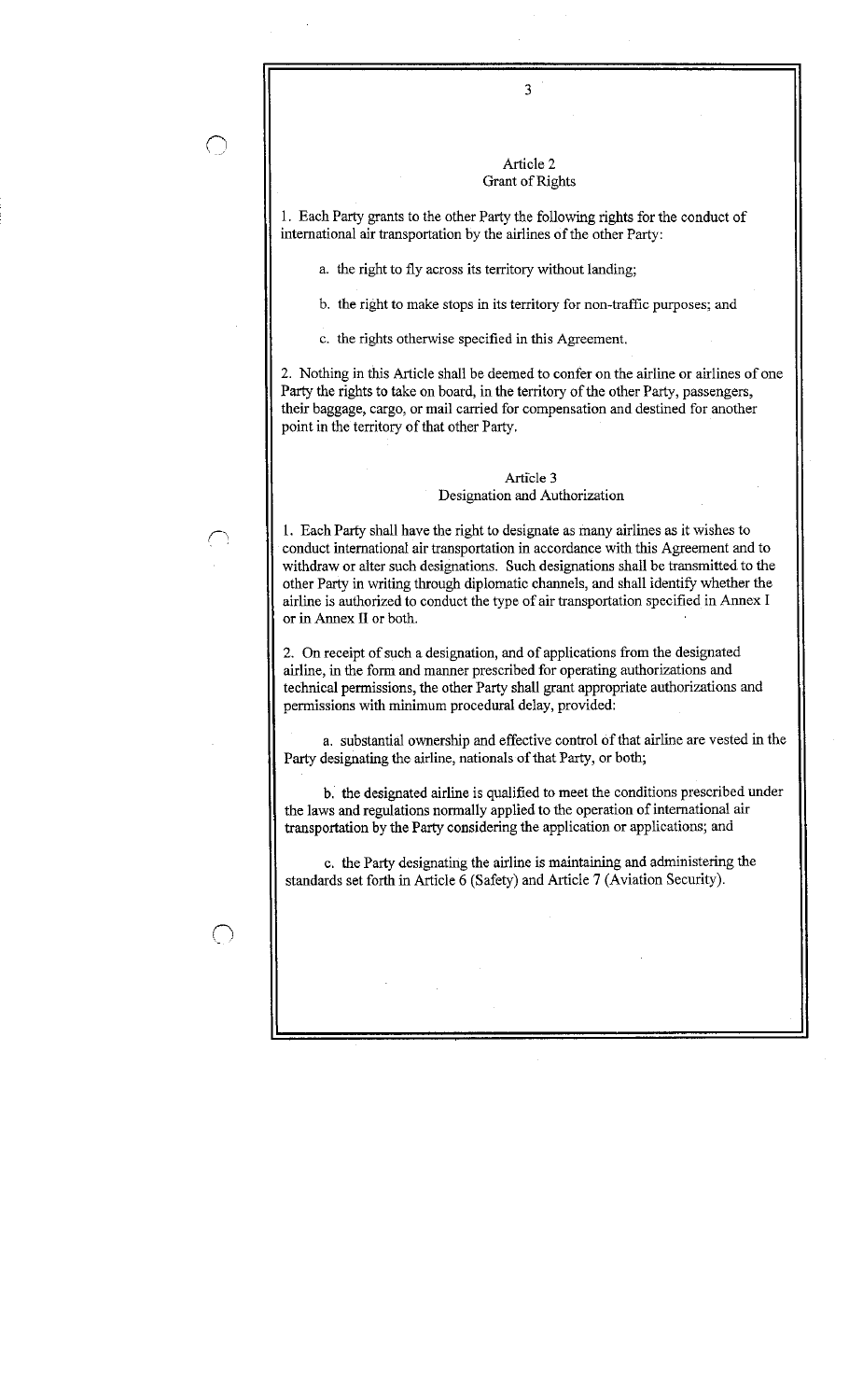# Article 4 Revocation of Authorization

<sup>1</sup> . Either Party may revoke, suspend or limit the operating authorizations or technical permissions of an airline designated by the other Party where :

a. substantial ownership and effective control of that airline are not vested in the other Party, the Party's nationals, or both;

b. that airline has failed to comply with the laws and regulations referred to in Article 5 (Application of Laws) of this Agreement; or

c. the other Party is not maintaining and administering the standards as set forth in Article 6 (Safety).

2. Unless immediate action is essential to prevent further noncompliance with subparagraphs lb or lc of this Article, the rights established by this Article shall be exercised only after consultation with the other Party.

3. This Article does not limit the rights of either Party to withhold, revoke, limit or impose conditions on the operating authorization or technical permission of an airline or airlines of the other Party in accordance with the provisions of Article 7 (Aviation Security).

# Article 5 Application of Laws

1. While entering, within, or leaving the territory of one Party, its laws and regulations relating to the operation and navigation of aircraft shall be complied with by the other Party's airlines .

2. While entering, within, or leaving the territory of one Party, its laws and regulations relating to the admission to or departure from its territory of passengers, crew or cargo on aircraft (including regulations relating to entry, clearance, aviation security, immigration, passports, customs and quarantine or, in the case of mail, postal regulations) shall be complied with by, or on behalf of, such passengers, crew or cargo of the other Party's airlines .

> Article 6 Safety

1 . Each Party shall recognize as valid, for the purpose of operating the air transportation provided for in this Agreement, certificates of airworthiness, certificates of competency, and licenses issued or validated by the other Party and still in force, provided that the requirements for such certificates or licenses at least equal the minimum standards that may be established pursuant to the Convention . Each Party may, however, refuse to recognize as valid for the purpose of flight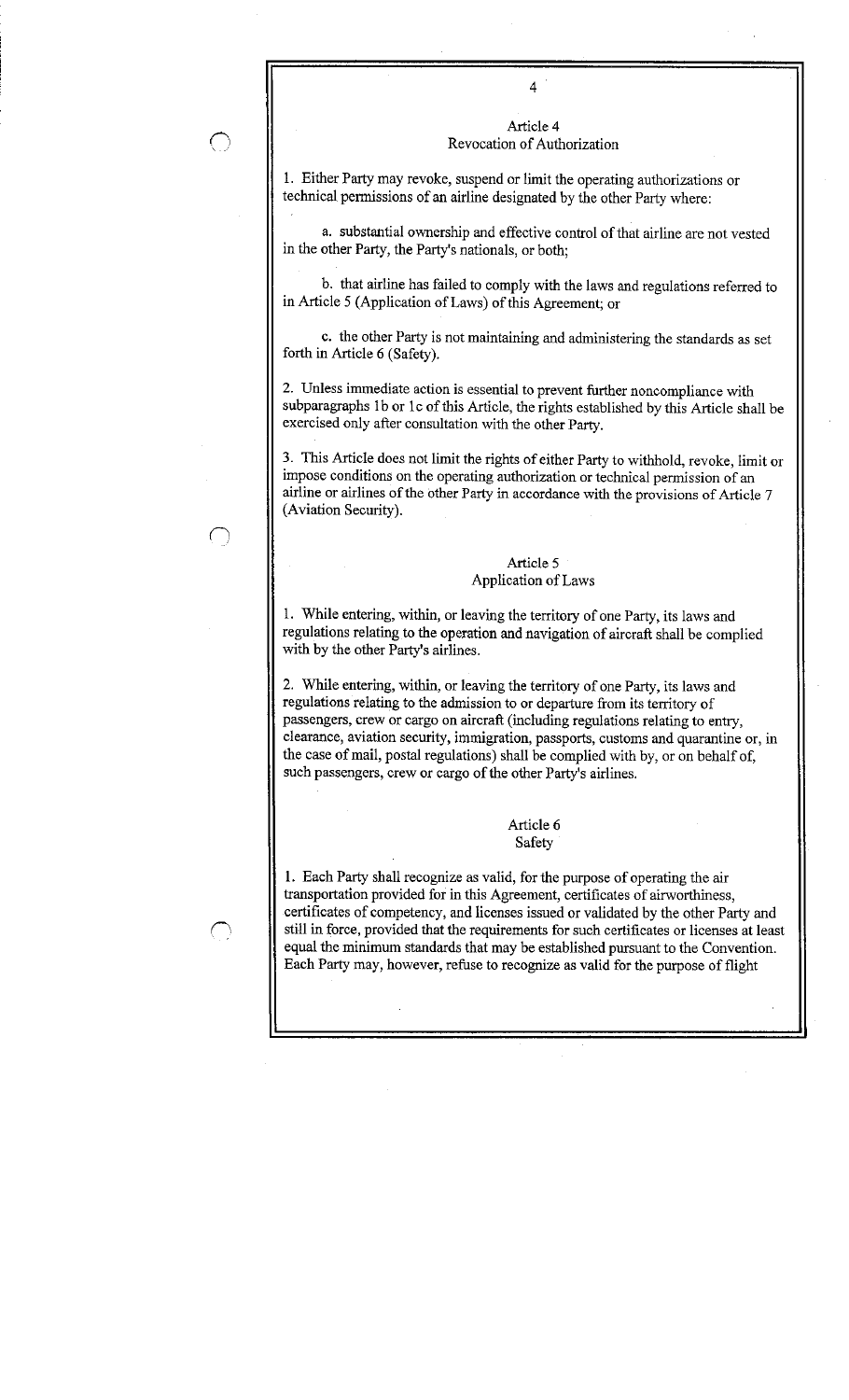above its own territory, certificates of competency and licenses granted to or validated for its own nationals by the other Party.

5

2 . Either Party may request consultations concerning the safety standards maintained by the other Party relating to aeronautical facilities, aircrews, aircraft, and operation of the designated airlines. If, following such consultations, one Party finds that the other Party does not effectively maintain and administer safety standards and requirements in these areas that at least equal the minimum standards that may be established pursuant to the Convention, the other Party shall be notified of such findings and the steps considered necessary to conform with these minimum standards, and the other Party shall take appropriate corrective action. Each Party reserves the right to withhold, revoke, or limit the operating authorization or technical permission of an airline or airlines designated by the other Party in the event the other Party does not take such appropriate corrective action within a reasonable time .

# Article 7 Aviation Security

<sup>1</sup> . In accordance with their rights and obligations under international law, the Parties reaffirm that their obligation to each other to protect the security of civil aviation against acts of unlawful interference forms an integral part of this Agreement. Without limiting the generality of their rights and obligations under international law, the Parties shall in particular act in conformity with the provisions of the Convention on Offenses and Certain Other Acts Committed on Board Aircraft, done at Tokyo September 14, 1963, the Convention for the Suppression of Unlawful Seizure of Aircraft, done at The Hague December 16, 1970, the Convention for the Suppression of Unlawful Acts against the Safety of Civil Aviation, done at Montreal September 23, 1971, and the Protocol for the Suppression of Unlawful Acts of Violence at Airports Serving International Civil Aviation, done at Montreal February 24, 1988 .

2. The Parties shall provide upon request all necessary assistance to each other to prevent acts of unlawful seizure of civil aircraft and other unlawful acts against the safety of such aircraft, of their passengers and crew, and of airports and air navigation facilities, and to address any other threat to the security of civil air navigation.

3 . The Parties shall, in their mutual relations, act in conformity with the aviation security standards and appropriate recommended practices established by the International Civil Aviation Organization and designated as Annexes to the Convention; they shall require that operators of aircraft of their registry, operators of aircraft who have their principal place of business or permanent residence in their territory, and the operators of airports in their territory act in conformity with such aviation security provisions.

4. Each Party agrees to observe the security provisions required by the other Party for entry into, for departure from, and while within the territory of that other Party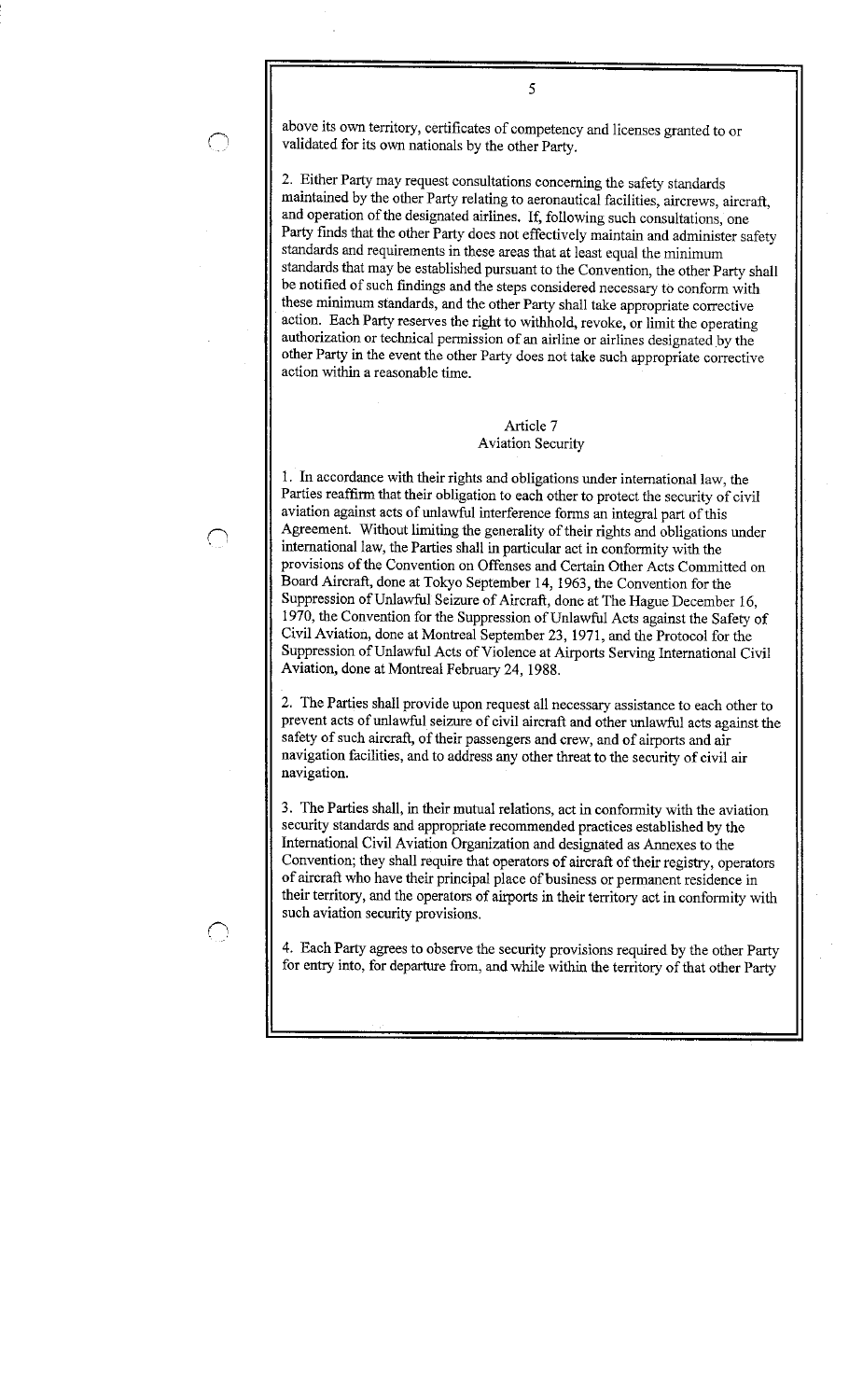and to take adequate measures to protect aircraft and to inspect passengers, crew, and their baggage and carry-on items, as well as cargo and aircraft stores, prior to and during boarding or loading. Each Party shall also give positive consideration to any request from the other Party for special security measures to meet a particular threat.

5 . When an incident or threat of an incident of unlawful seizure of aircraft or other unlawful acts against the safety of passengers, crew, aircraft, airports or air navigation facilities occurs, the Parties shall assist each other by facilitating communications and other appropriate measures intended to terminate rapidly and safely such incident or threat.

6. When a Party has reasonable grounds to believe that the other Party has departed from the aviation security provisions of this Article, the aeronautical authorities of that Party may request immediate consultations with the aeronautical authorities of the other Party. Failure to reach a satisfactory agreement within 15 days from the date of such request shall constitute grounds to withhold, revoke, limit, or impose conditions on the operating authorization and technical permissions of an airline or airlines of that Party. When required by an emergency, a Party may take interim action prior to the expiry of 15 days .

# Article 8 Commercial Opportunities

1. The airlines of each Party shall have the right to establish offices in the territory of the other Party for the promotion and sale of air transportation .

2. The designated airlines of each Party shall be entitled, in accordance with the laws and regulations of the other Party relating to entry, residence, and employment, to bring in and maintain in the territory of the other Party managerial, sales, technical, operational, and other specialist staff required for the provision of air transportation.

3 . Each designated airline shall have the right, on the basis of reciprocity, to perform its own ground-handling in the territory of the other Party ("selfhandling") or, at its option, select among competing agents for such services in whole or in part. The rights shall be subject only to physical constraints resulting from considerations of airport safety. Where such considerations preclude selfhandling, ground services shall be available on an equal basis to all airlines; charges shall be based on the costs of services provided; and such services shall be comparable to the kind and quality of services as if self-handling were possible .

4. Any airline of each Party may engage in the sale of air transportation in the territory of the other Party directly and, at the airline's discretion, through its agents, except as may be specifically provided by the charter regulations of the country in which the charter originates that relate to the protection of passenger funds, and passenger cancellation and refund rights. Each airline shall have the

6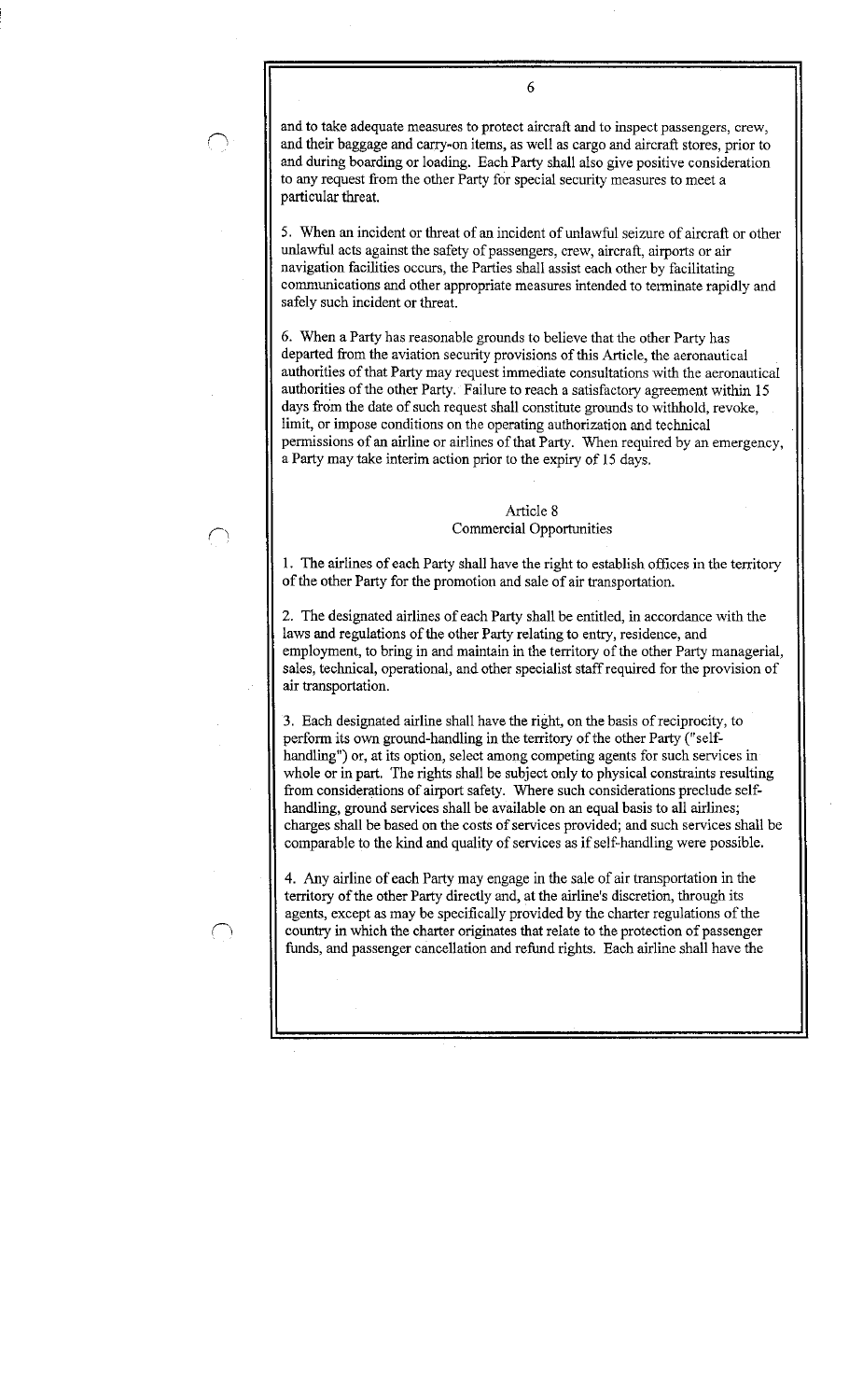right to sell such transportation, and any person shall be free to purchase such transportation, in the currency of that territory or in freely convertible currencies .

7

5 . Each airline shall have the right to convert and remit to its country, on demand, local revenues in excess of sums locally disbursed. Conversion and remittance shall be permitted promptly without restrictions or taxation in respect thereof at the rate of exchange applicable to current transactions and remittance on the date the carrier makes the initial application for remittance .

6. The airlines of each Party shall be permitted to pay for local expenses, including purchases of fuel, in the territory of the other Party in local currency. At their discretion, the airlines of each Party may pay for such expenses in the territory of the other Party in freely convertible currencies according to local currency regulation.

7 . In operating or holding out the authorized services on the agreed routes, any designated airline of one Party may enter into cooperative marketing arrangements such as blocked-space, code-sharing or leasing arrangements, with

a) an airline or airlines of either Party;

b) an airline or airlines of a third country;

provided that all participants in such arrangements (i) hold the appropriate authority and (ii) meet the requirements normally applied to such arrangements .

8. Notwithstanding any other provision of this Agreement, airlines and indirect providers of cargo transportation of both Parties shall be permitted, without restriction, to employ in connection with international air transportation any surface transportation for cargo to or from any points in the territories of the Parties or in third countries, including transport to and from all airports with customs facilities, and including, where applicable, the right to transport cargo in bond under applicable laws and regulations. Such cargo, whether moving by surface or by air, shall have access to airport customs processing and facilities . Airlines may elect to perform their own surface transportation or to provide it through arrangements with other surface carriers, including surface transportation operated by other airlines and indirect providers of cargo air transportation . Such intermodal cargo services may be offered at a single, through price for the air and surface transportation combined, provided that shippers are not misled as to the facts concerning such transportation.

> Article 9 Customs Duties and Charges

1 . On arriving in the territory of one Party, aircraft operated in international air transportation by the designated airlines of the other Party, their regular equipment, ground equipment, fuel, lubricants, consumable technical supplies, spare parts (including engines), aircraft stores (including but not limited to such items of food,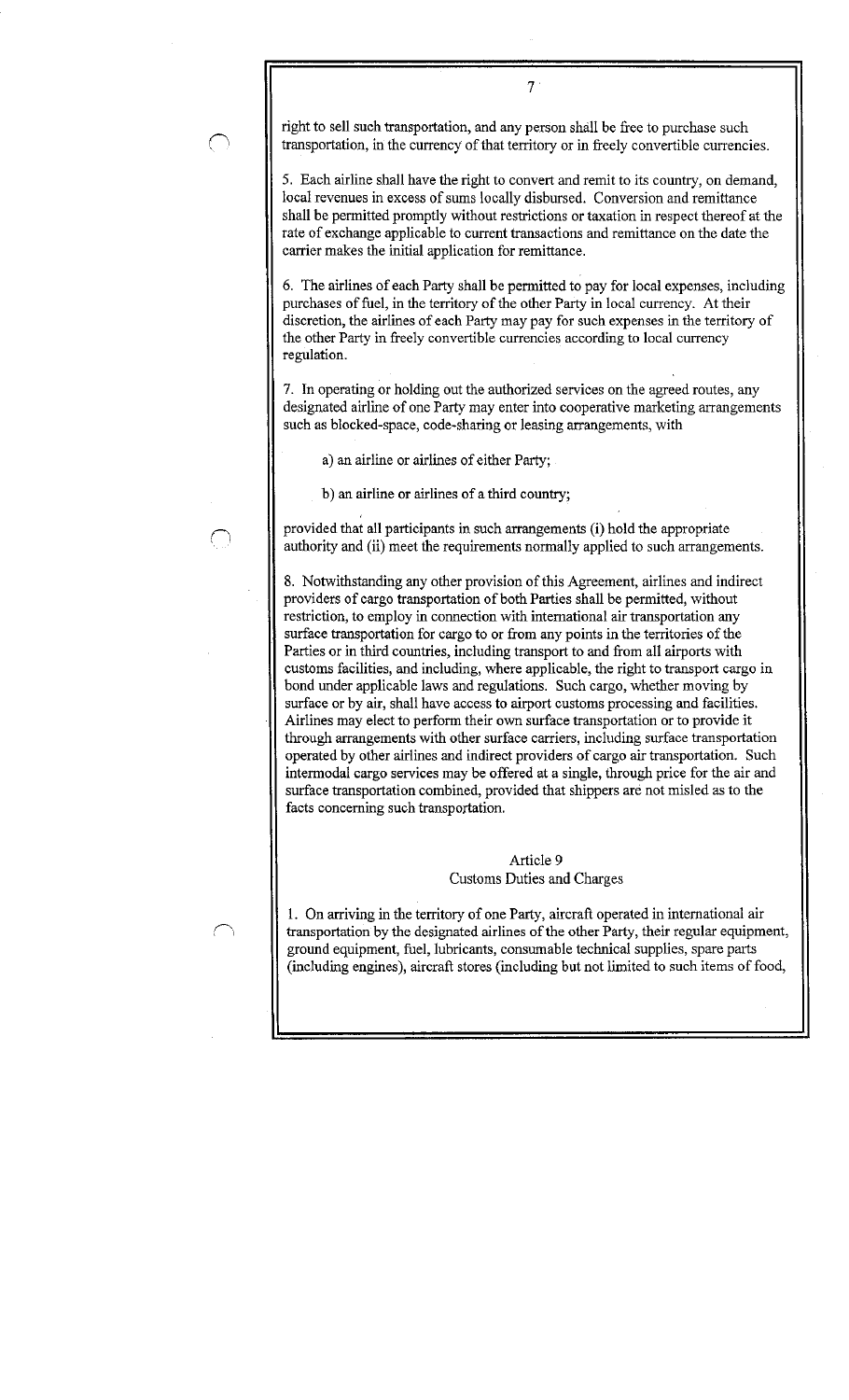beverages and liquor, tobacco and other products destined for sale to or use by passengers in limited quantities during flight), and other items intended for or used solely in connection with the operation or servicing of aircraft engaged in international air transportation shall be exempt, on the basis of reciprocity, from all import restrictions, property taxes and capital levies, customs duties, excise taxes, and similar fees and charges that are (a) imposed by the national authorities, and (b) not based on the cost of services provided, provided that such equipment and supplies remain on board the aircraft.

8

2. There shall also be exempt, on the basis of reciprocity, from the taxes, levies, duties, fees and charges referred to in paragraph 1 of this Article, with the exception of charges based on the cost of the service provided :

a. aircraft stores introduced into or supplied in the territory of a Party and taken on board, within reasonable limits, for use on outbound aircraft of an airline of the other Party engaged in international air transportation, even when these stores are to be used on a part of the journey performed over the territory of the Party in which they are taken on board;

b. ground equipment and spare parts (including engines) introduced into the territory of a Party for the servicing, maintenance, or repair of aircraft of an airline of the other Party used in international air transportation; and

c. fuel, lubricants and consumable technical supplies introduced into or supplied in the territory of a Party for use in an aircraft of an airline of the other Party engaged in international air transportation, even when these supplies are to be used on a part of the journey performed over the territory of the Party in which they are taken on board.

3 . Equipment and supplies referred to in paragraphs 1 and 2 of this Article may be required to be kept under the supervision or control of the appropriate authorities .

4. The exemptions provided by this Article shall also be available where the designated airlines of one Party have contracted with another airline, which similarly enjoys such exemptions from the other Party, for the loan or transfer in the territory of the other Party of the items specified in paragraphs 1 and 2 of this Article.

> Article 10 User Charges

<sup>1</sup> . User charges that may be imposed by the competent charging authorities or bodies of each Party on the airlines of the other Party shall be just, reasonable, not unjustly discriminatory, and equitably apportioned among categories of users. In any event, any such user charges shall be assessed on the airlines of the other Party on terms not less favorable than the most favorable terms available to any other airline at the time the charges are assessed .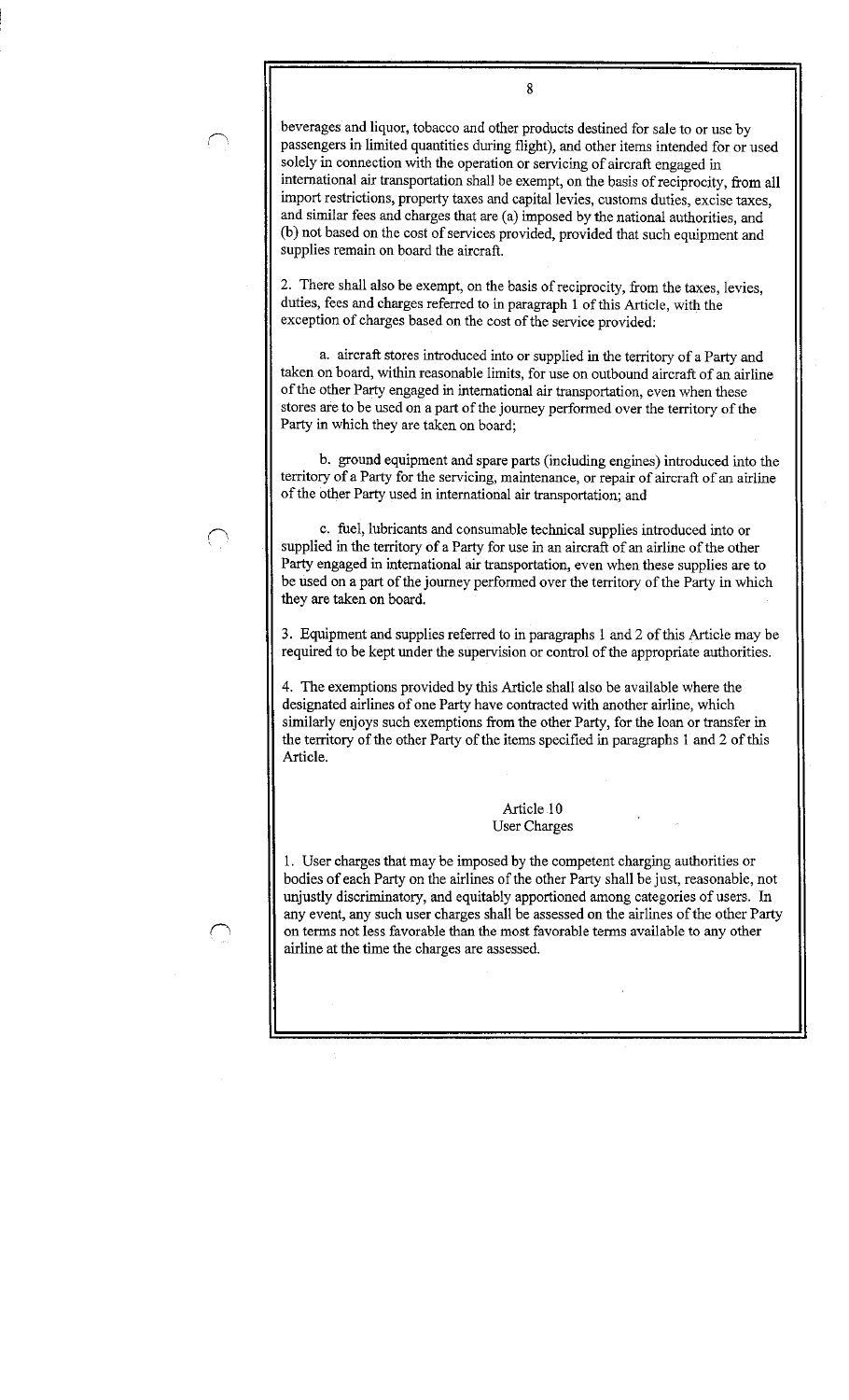2. User charges imposed on the airlines of the other Party may reflect, but shall not exceed, the full cost to the competent charging authorities or bodies of providing the appropriate airport, airport environmental, air navigation, and aviation security facilities and services at the airport or within the airport system . Such charges may include a reasonable return on assets, after depreciation. Facilities and services for which charges are made shall be provided on an efficient and economic basis.

9

3 . Each Party shall encourage consultations between the competent charging authorities or bodies in its territory and the airlines using the services and facilities, and shall encourage the competent charging authorities or bodies and the airlines to exchange such information as may be necessary to permit an accurate review of the reasonableness of the charges in accordance with the principles of paragraphs 1 and 2 of this Article. Each Party shall encourage the competent charging authorities to provide users with reasonable notice of any proposal for changes in user charges to enable users to express their views before changes are made .

4. Neither Party shall be held, in dispute resolution procedures pursuant to Article 14, to be in breach of a provision of this Article, unless (a) it fails to undertake a review of the charge or practice that is the subject of complaint by the other Party within a reasonable amount of time; or (b) following such a review it fails to take all steps within its power to remedy any charge or practice that is inconsistent with this Article .

### Article 11 Fair Competition

1 . Each Party shall allow a fair and equal opportunity for the designated airlines of both Parties to compete in providing the international air transportation governed by this Agreement.

2. Each Party shall allow each designated airline to determine the frequency and capacity of the international air transportation it offers based upon commercial considerations in the marketplace . Consistent with this right, neither Party shall unilaterally limit the volume of traffic, frequency or regularity of service, or the aircraft type or types operated by the designated airlines of the other Party, except as may be required for customs, technical, operational, or environmental reasons under uniform conditions consistent with Article 15 of the Convention.

3 . Neither Party shall impose on the other Party's designated airlines a first-refusal requirement, uplift ratio, no-objection fee, or any other requirement with respect to capacity, frequency or traffic that would be inconsistent with the purposes of this Agreement.

4. Neither Party shall require the filing of schedules, programs for charter flights, or operational plans by airlines of the other Party for approval, except as may be required on a non-discriminatory basis to enforce the uniform conditions foreseen by paragraph 2 of this Article or as may be specifically authorized in an Annex to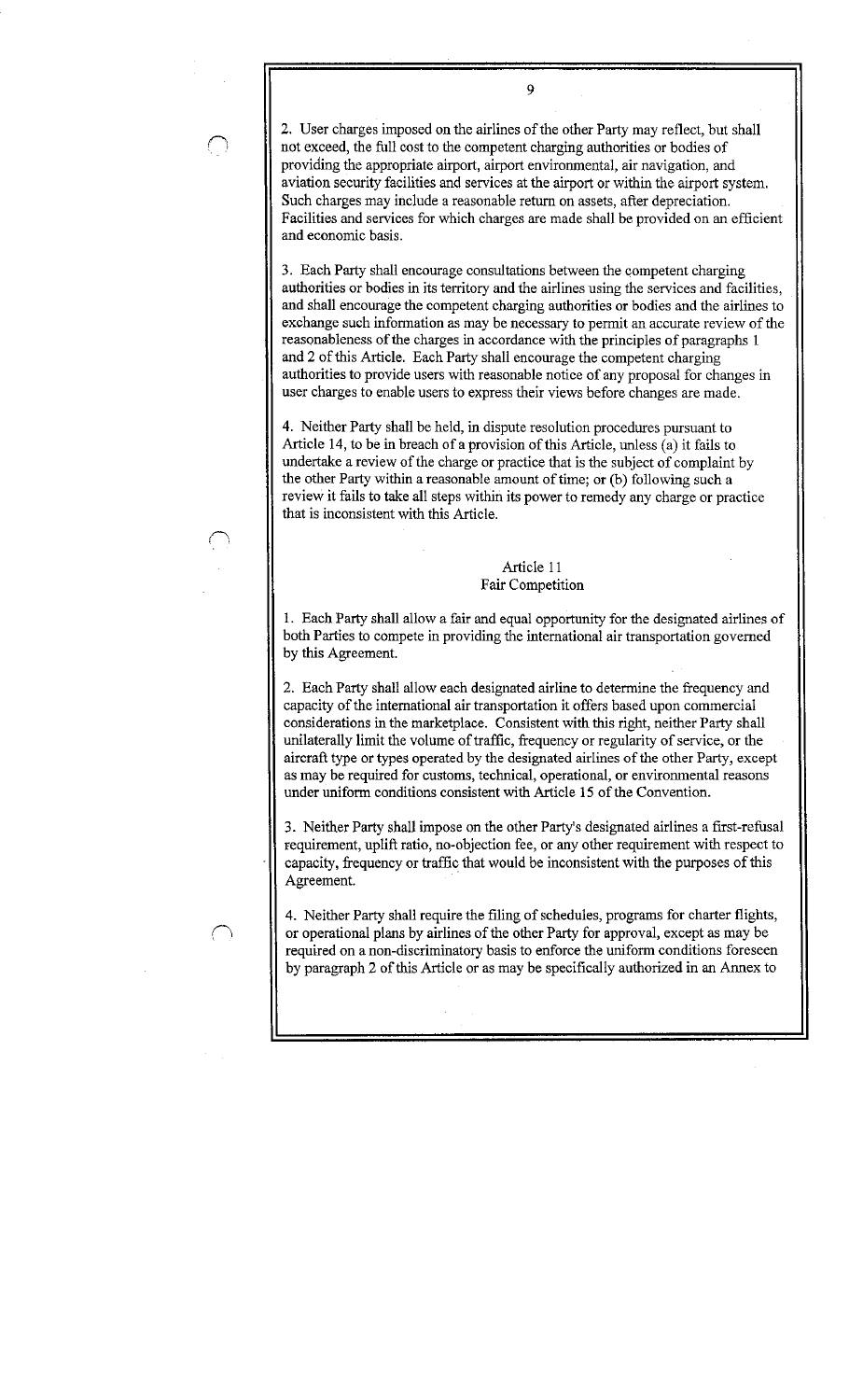this Agreement. If a Party requires filings for information purposes, it shall minimize the administrative burdens of filing requirements and procedures on air transportation intermediaries and on designated airlines of the other Party .

### Article 12 Pricing

<sup>1</sup> . Each Party shall allow prices for air transportation to be established by each designated airline based upon commercial considerations in the marketplace . Intervention by the Parties shall be limited to :

a. prevention of unreasonably discriminatory prices or practices;

b. protection of consumers from prices that are unreasonably high or restrictive due to the abuse of a dominant position; and

c. protection of airlines from prices that are artificially low due to direct or indirect governmental subsidy or support.

2 . Prices for international air transportation between the territories of the Parties shall not be required to be filed. Notwithstanding the foregoing, the designated airlines of the Parties shall continue to provide immediate access, on request, to information on historical, existing, and proposed prices to the aeronautical authorities of the Parties in a manner and format acceptable to those aeronautical authorities .

3 . Neither Party shall take unilateral action to prevent the inauguration or continuation of a price proposed to be charged or charged by (i) an airline of either Party for international air transportation between the territories of the Parties, or (ii) an airline of one Party for international air transportation between the territory of the other Party and any other country, including in both cases transportation on an interline or intraline basis . If either Party believes that any such price is inconsistent with the considerations set forth in paragraph 1 of this Article, it shall request consultations and notify the other Party of the reasons for its dissatisfaction as soon as possible. These consultations shall be held not later than 45 days after receipt of the request, and the Parties shall cooperate in securing information necessary for reasoned resolution of the issue . If the Parties reach agreement with respect to a price for which a notice of dissatisfaction has been given, each Party shall use its best efforts to put that agreement into effect. Without such mutual agreement, the price shall go into effect or continue in effect .

> Article 13 Consultations

Either Party may, at any time, request consultations relating to this Agreement. Such consultations shall begin at the earliest possible date, but not later than 60 days from the date the other Party receives the request unless otherwise agreed .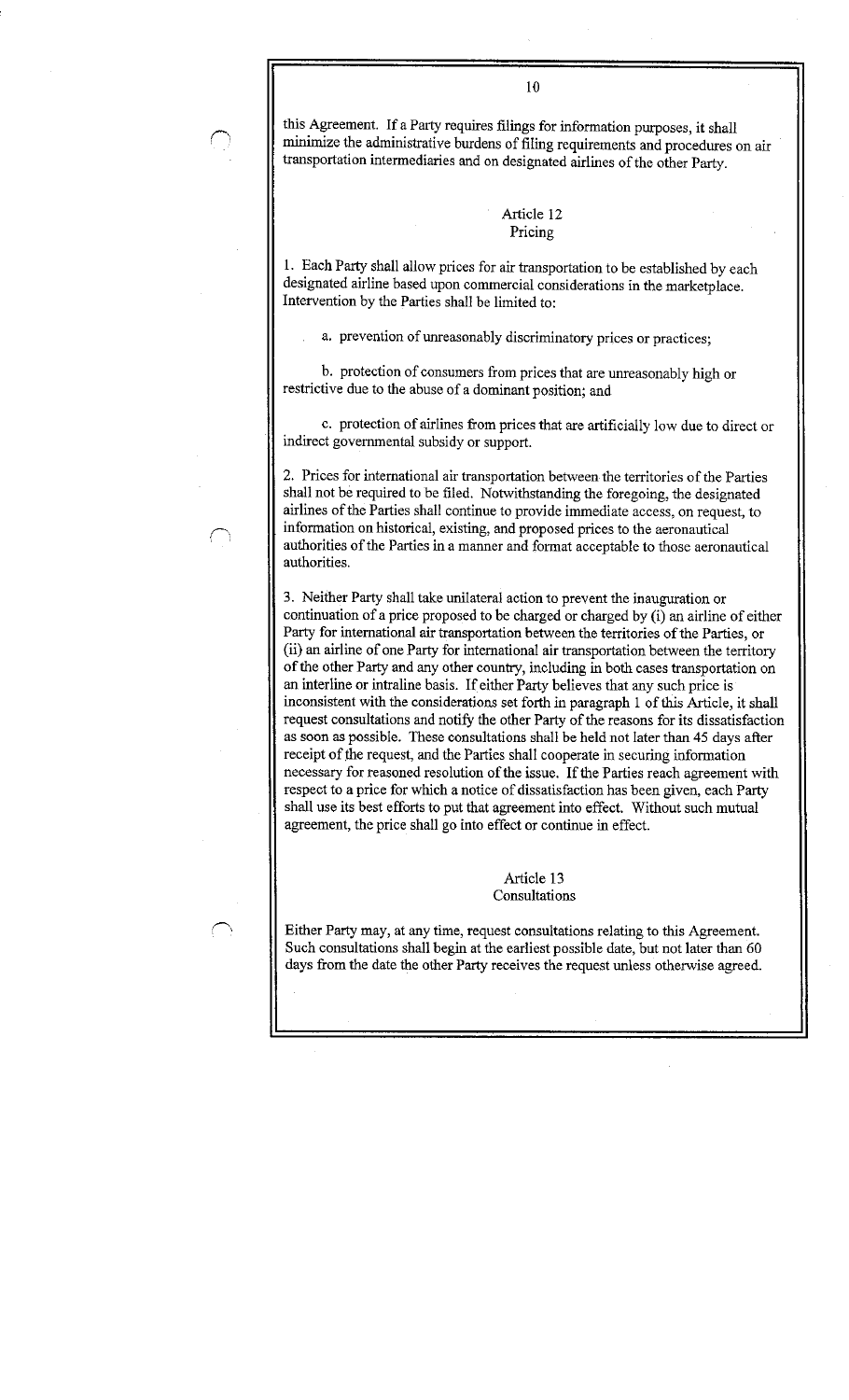# Article 14 Settlement of Disputes

<sup>1</sup> . Any dispute arising under this Agreement, except those that may arise under paragraph 3 of Article 12 (Pricing), that is not resolved by a first round of formal consultations may be referred by agreement of the Parties for decision to some person or body. If the Parties do not so agree, the dispute shall, at the request of either Party, be submitted to arbitration in accordance with the procedures set forth below.

2. Arbitration shall be by a tribunal of three arbitrators to be constituted as follows:

a. Within 60 days after the receipt of a request for arbitration, each Party shall name one arbitrator. Within 60 days after these two arbitrators have been named, they shall by agreement appoint a third arbitrator, who shall act as President of the arbitral tribunal:

b. If either Party fails to name an arbitrator, or if the third arbitrator is not appointed in accordance with subparagraph a of this paragraph, either Party may request the President of the Council of the International Civil Aviation Organization to appoint the necessary arbitrator or arbitrators within 30 days . If the President of the Council is of the same nationality as one of the Parties, the most senior Vice President who is not disqualified on that ground shall make the appointment.

3 . Except as otherwise agreed, the arbitral tribunal shall determine the limits of its jurisdiction in accordance with this Agreement and shall establish its own procedural rules. The tribunal, once formed, may recommend interim relief measures pending its final determination . At the direction of the tribunal or at the request of either of the Parties, a conference to determine the precise issues to be arbitrated and the specific procedures to be followed shall be held not later than 15 days after the tribunal is fully constituted.

4. Except as otherwise agreed or as directed by the tribunal, each Party shall submit a memorandum within 45 days of the time the tribunal is fully constituted. Replies shall be due 60 days later. The tribunal shall hold a hearing at the request of either Party or on its own initiative within 15 days after replies are due .

5 . The tribunal shall attempt to render a written decision within 30 days after completion of the hearing or, if no hearing is held, after the date both replies are submitted. The decision of the majority of the tribunal shall prevail.

6. The Parties may submit requests for clarification of the decision within 15 days after it is rendered and any clarification given shall be issued within 15 days of such request.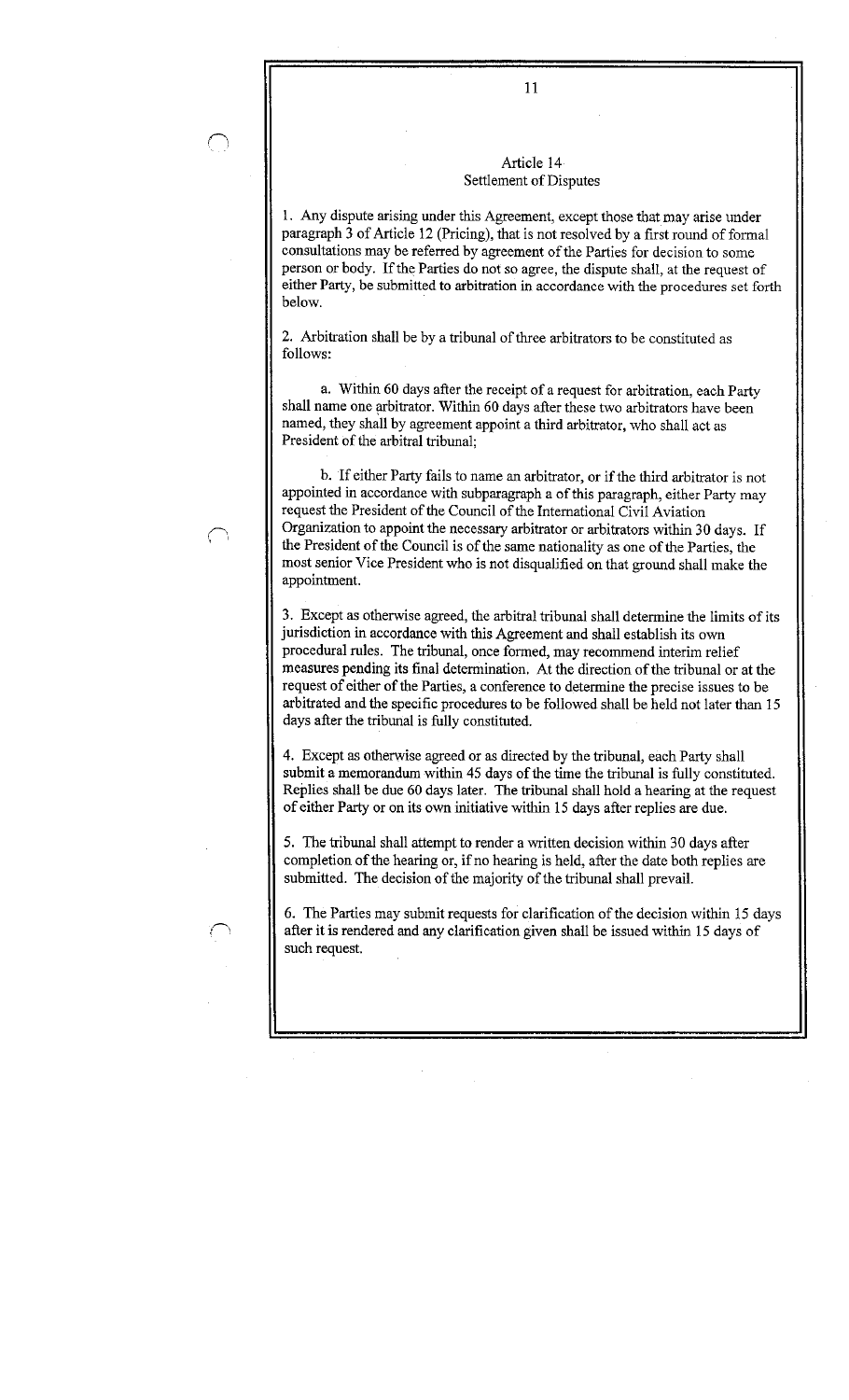7. Each Party shall, to the degree consistent with its national law, give full effect to any decision or award of the arbitral tribunal.

12

8. The expenses of the arbitral tribunal, including the fees and expenses of the arbitrators, shall be shared equally by the Parties . Any expenses incurred by the President of the Council of the International Civil Aviation Organization in connection with the procedures of paragraph 2b of this Article shall be considered to be part of the expenses of the arbitral tribunal .

### Article 15 Termination

Either Party may, at any time, give notice in writing to the other Party of its decision to terminate this Agreement. Such notice shall be sent simultaneously to the International Civil Aviation Organization . This Agreement shall terminate at midnight (at the place of receipt of the notice to the other Party) immediately before the first anniversary of the date of receipt of the notice by the other Party, unless the notice is withdrawn by agreement of the Parties before the end of this period.

# Article 16 Registration with ICAO

This Agreement and all amendments thereto shall be registered with the International Civil Aviation Organization.

# Article 17 Entry into Force

This Agreement and its Annexes shall enter into force on the date of signature.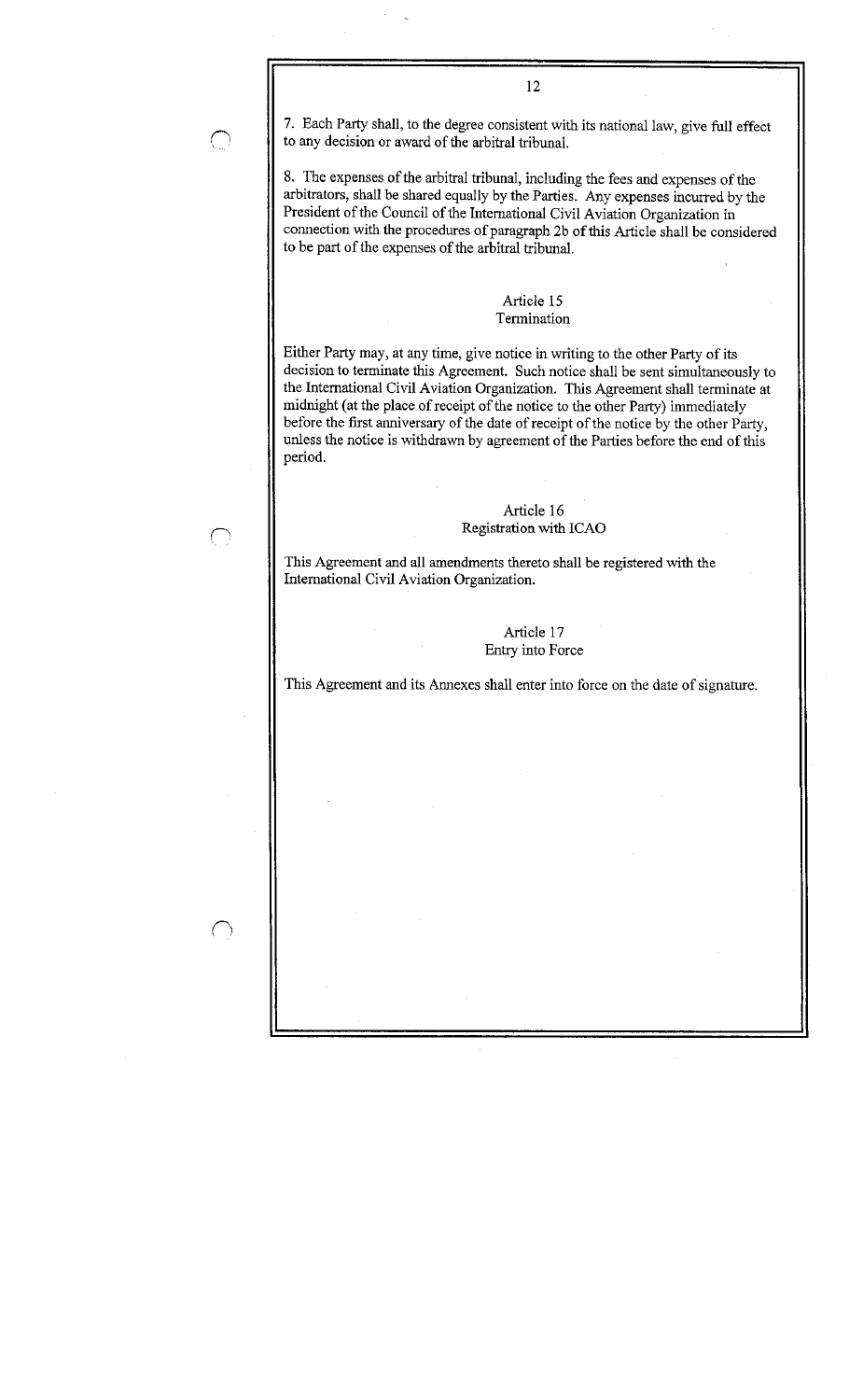IN WITNESS WHEREOF the undersigned, being duly authorized by their respective Governments, have signed this Agreement.

DONE at Washington, this nineteenth day of September, 2005, in duplicate, in the English language, which shall be an authentic text . A text of the Agreement in the Thai language shall be prepared which shall be considered equally authentic upon an exchange of diplomatic notes by the Parties confirming that the English and Thai language texts of the Agreement are in conformity .

1 3

UNITED STATES OF AMERICA:

FOR THE GOVERNMENT OF THE FOR THE GOVERNMENT OF THE UNITED STATES OF AMERICA: KINGDOM OF THAILAND:

Contatle (Lb

Norman U.S. Secretary of Wansportation

neta Dr. Kantathi Suphamongkhon Minister of Foreign Affairs of Thailand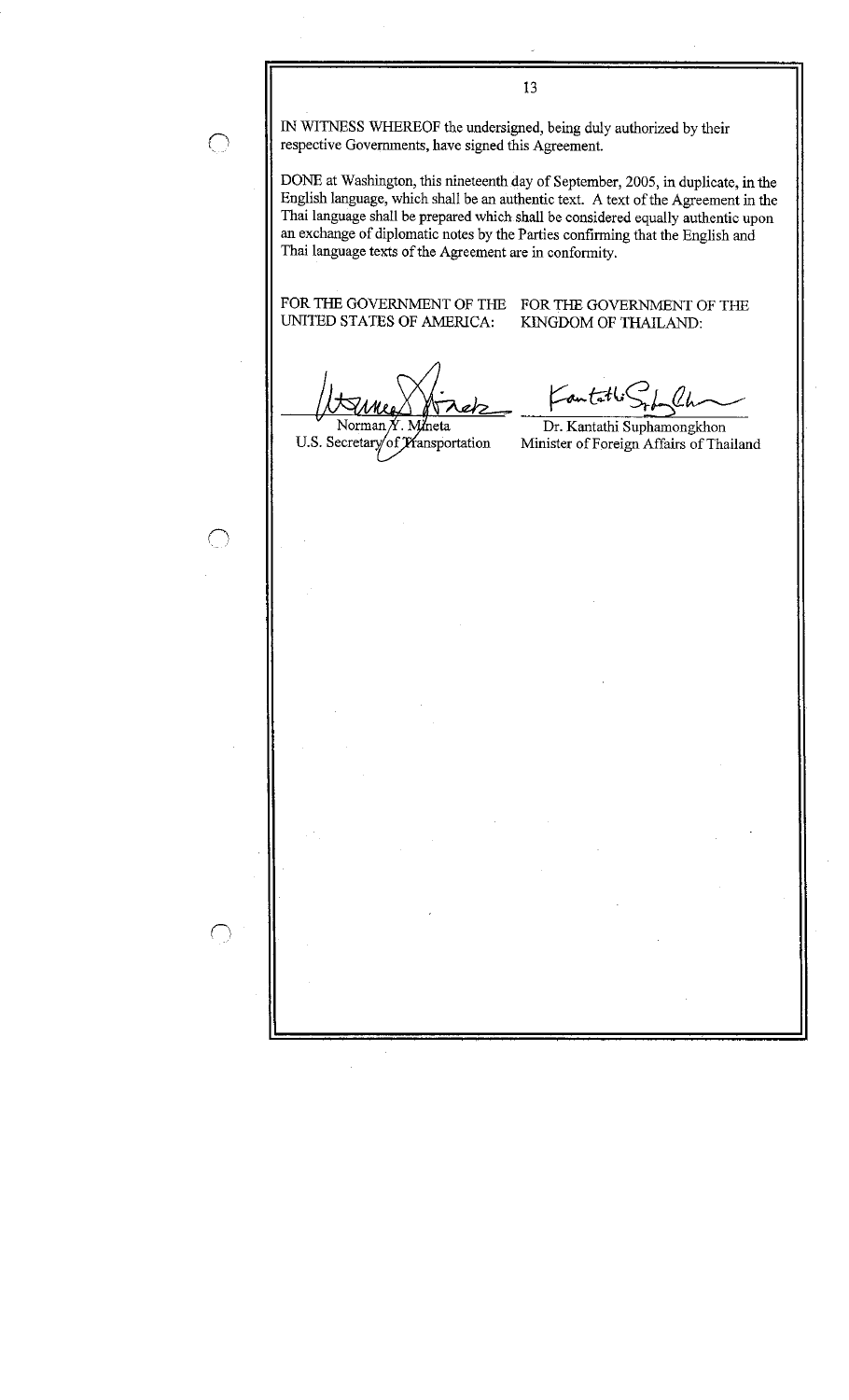## ANNEX I

#### Scheduled Air Transportation

#### Section I

#### Routes

Airlines of each Party designated under this Annex shall, in accordance with the terms of their designation, be entitled to perform scheduled international air transportation between points on the following routes :

A. Routes for the airline or airlines designated by the Government of the United States:

<sup>1</sup> . From points behind the United States via the United States and intermediate points to a point or points in Thailand and beyond.

2. For all-cargo service or services, between Thailand and any point or points.

B. Routes for the airline or airlines designated by the Government of the Kingdom of Thailand:

<sup>1</sup> . From points behind Thailand via Thailand and intermediate points to a point or points in the United States and beyond.

2. For all-cargo service or services, between the United States and any point or points.

### Section 2

### Operational Flexibility

Each designated airline may, on any or all flights and at its option :

1. operate flights in either or both directions;

2. combine different flight numbers within one aircraft operation;

3 . serve behind, intermediate, and beyond points and points in the territories of the Parties on the routes in any combination and in any order;

4. omit stops at any point or points;

5 . transfer traffic from any of its aircraft to any of its other aircraft at any point on the routes; and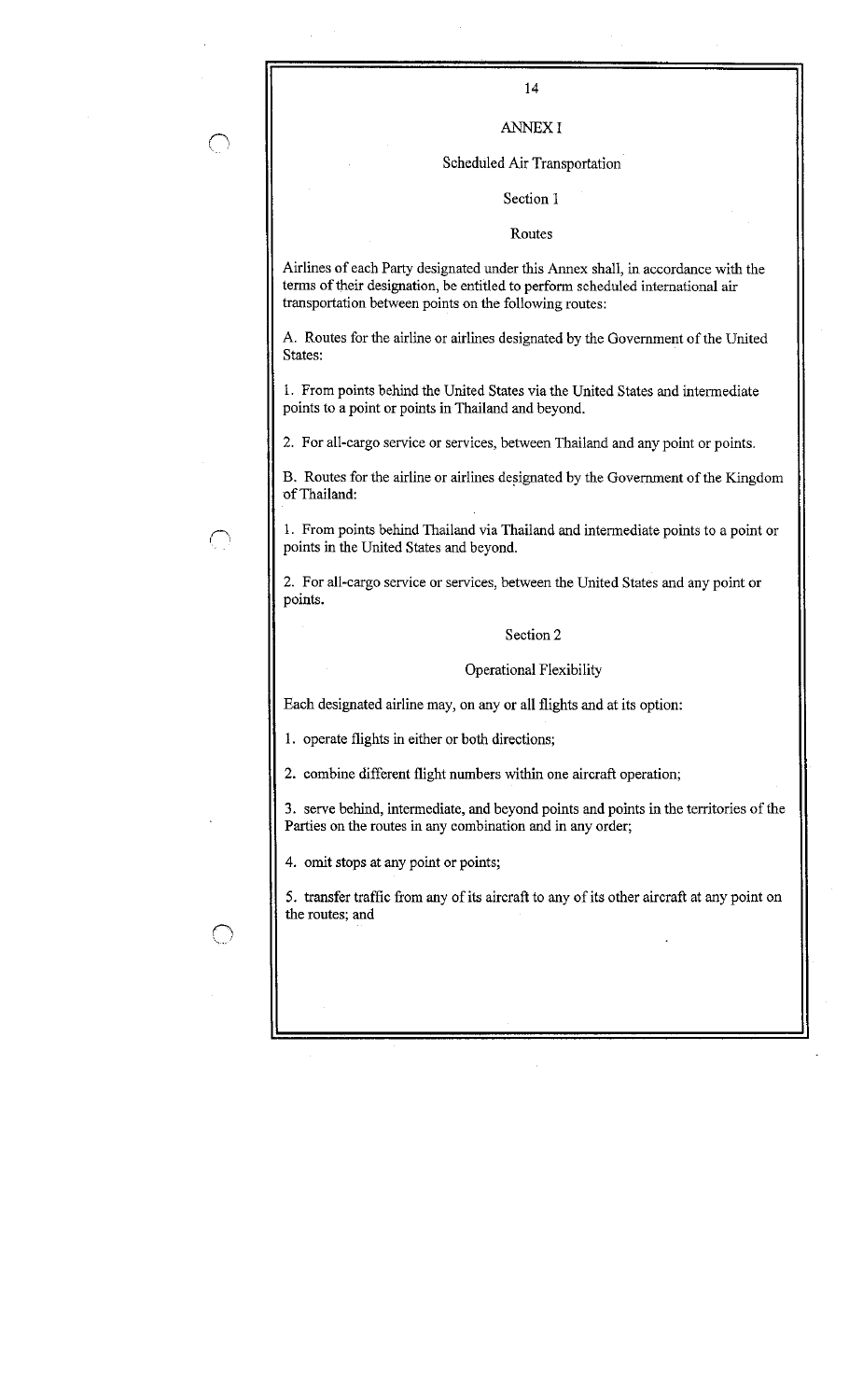6. serve points behind any point in its territory with or without change of aircraft or flight number and may hold out and advertise such services to the public as through services;

15

without directional or geographic limitation and without loss of any right to carry traffic otherwise permissible under this Agreement; provided that, with the exception of all-cargo services, the service serves a point in the territory of the Party designating the airline.

# Section 3

# Change of Gauge

On any segment or segments of the routes above, any designated airline may perform international air transportation without any limitation as to change, at any point on the route, in type or number of aircraft operated; provided that, with the exception of all-cargo services, in the outbound direction, the transportation beyond such point is a continuation of the transportation from the territory of the Party that has designated the airline and, in the inbound direction, the transportation to the territory of the Party that has designated the airline is a continuation of the transportation from beyond such point.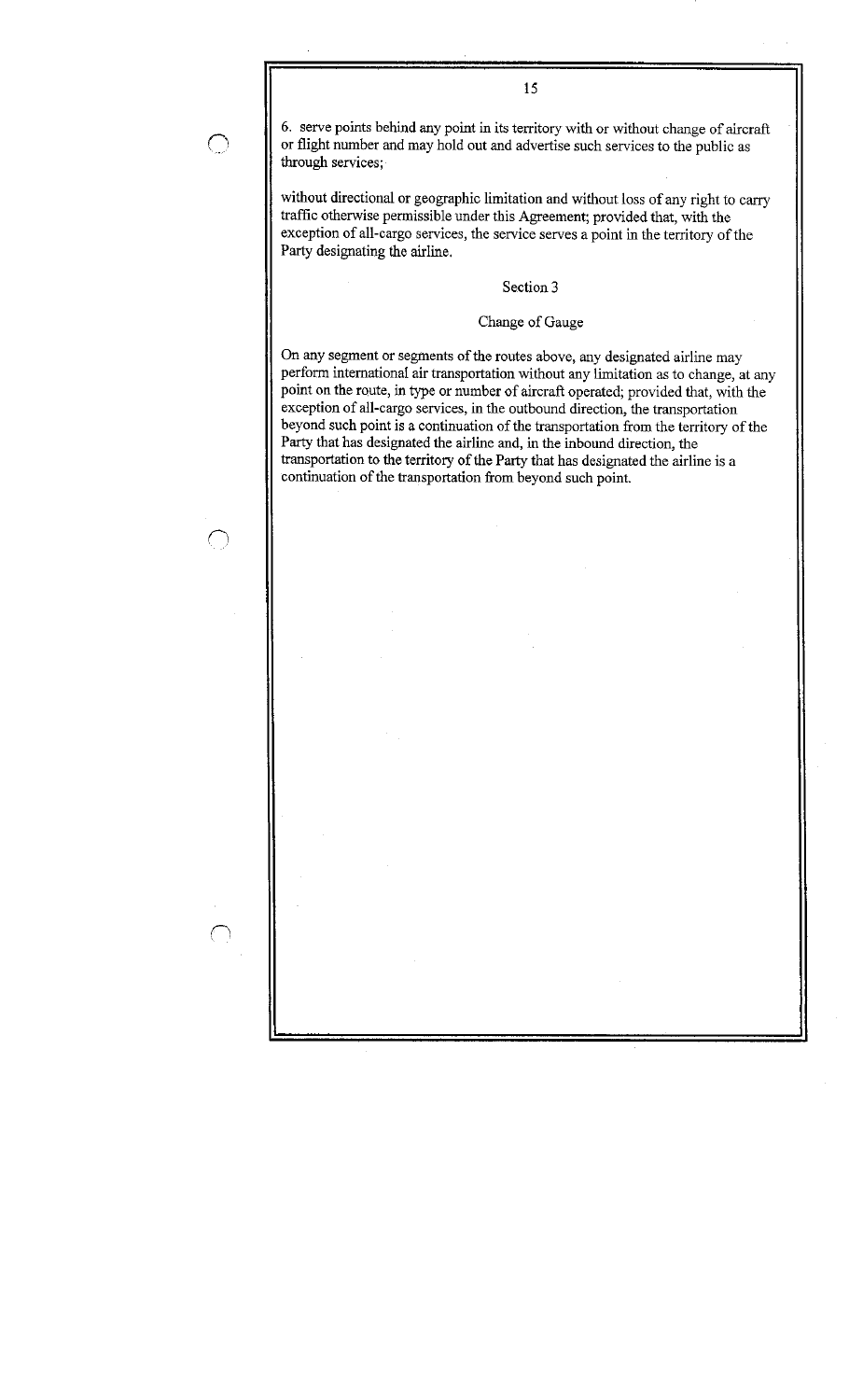16

# ANNEX II

### Charter Air Transportation

Section 1

A. Airlines of each Party designated under this Annex shall, in accordance with the terms of their designation, have the right to carry international charter traffic of passengers (and their accompanying baggage) and/or cargo (including, but not limited to, freight forwarder, split, and combination (passenger/cargo) charters) :

<sup>1</sup> . Between any point or points in the territory of the Party that has designated the airline and any point or points in the territory of the other Party; and

2. Between any point or points in the territory of the other Party and any point or points in a third country or countries, provided that, except with respect to cargo charters, such service constitutes part of a continuous operation, with or without a change of aircraft, that includes service to the homeland for the purpose of carrying local traffic between the homeland and the territory of the other Party .

B . In the performance of services covered by this Annex, airlines of each Party designated under this Annex shall also have the right: (1) to make stopovers at any points whether within or outside of the territory of either Party; (2) to carry transit traffic through the other Party's territory; (3) to combine on the same aircraft traffic originating in one Party's territory, traffic originating in the other Party's territory, and traffic originating in third countries; and (4) to perform international air transportation without any limitation as to change, at any point on the route, in type or number of aircraft operated; provided that, except with respect to cargo charters, in the outbound direction, the transportation beyond such point is a continuation of the transportation from the territory of the Party that has designated the airline and in the inbound direction, the transportation to the territory of the Party that has designated the airline is a continuation of the transportation from beyond such point.

C. Each Party shall extend favorable consideration to applications by airlines of the other Party to carry traffic not covered by this Annex on the basis of comity and reciprocity.

### Section 2

A. Any airline designated by either Party performing international charter air transportation originating in the territory of either Party, whether on a one-way or round-trip basis, shall have the option of complying with the charter laws, regulations, and rules either of its homeland or of the other Party. If a Party applies different rules, regulations, terms, conditions, or limitations to one or more of its airlines, or to airlines of different countries, each designated airline shall be subject to the least restrictive of such criteria.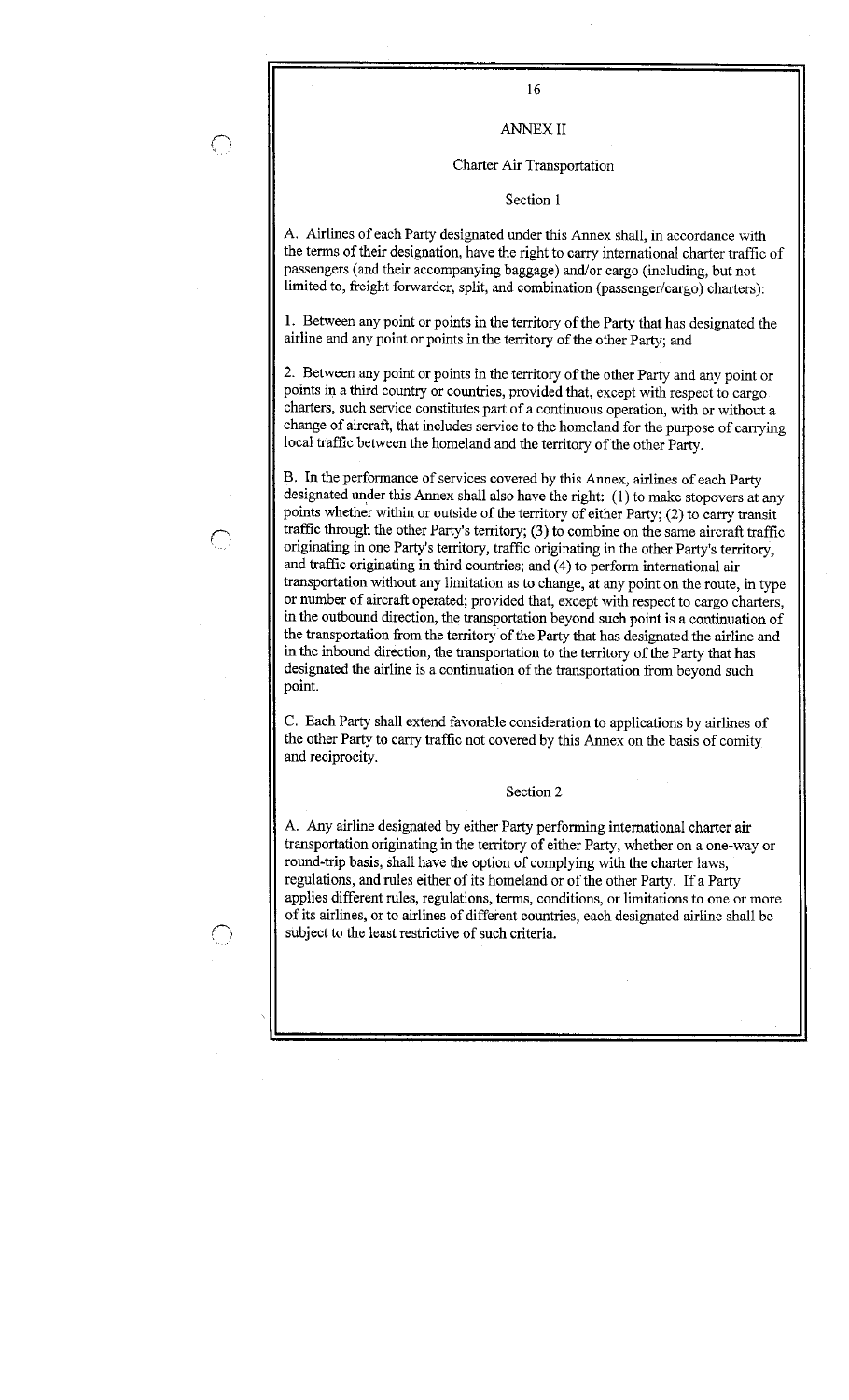B. However, nothing contained in the above paragraph shall limit the rights of either Party to require airlines designated under this Annex by either Party to adhere to requirements relating to the protection of passenger funds and passenger cancellation and refund rights.

### Section 3

Except with respect to the consumer protection rules referred to in the preceding paragraph, neither Party shall require an airline designated under this Annex by the other Party, in respect of the carriage of traffic from the territory of that other Party or of a third country on a one-way or round-trip basis, to submit more than a declaration of conformity with the applicable laws, regulations and rules referred to under section 2 of this Annex or of a waiver of these laws, regulations, or rules granted by the applicable aeronautical authorities .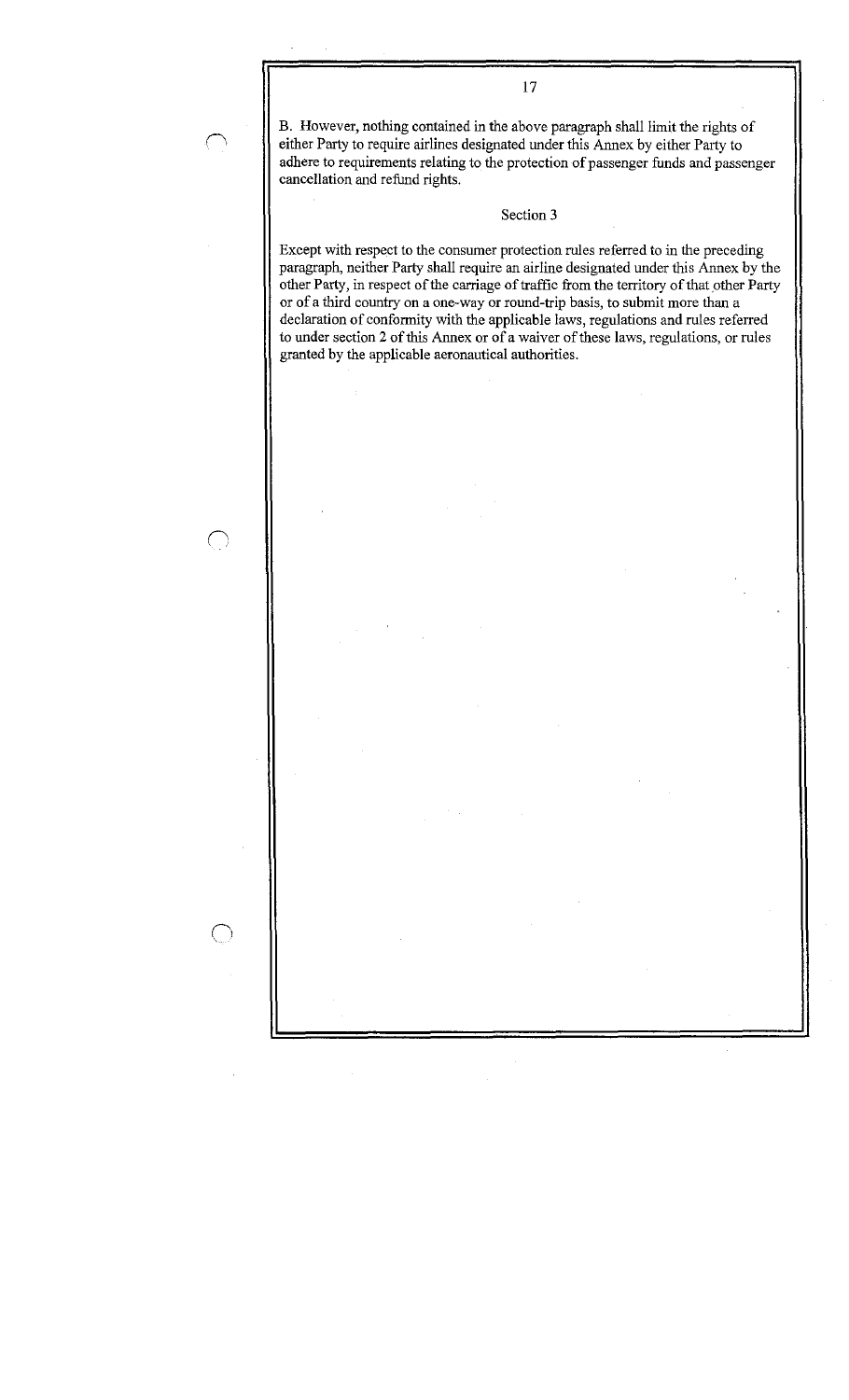Annex III

#### Transitional Provisions

Section 1

### Fifth Freedom Traffic

A. Notwithstanding Annex I, Section 1 of this Agreement, airlines designated by each Party may operate scheduled, combination air transportation with traffic rights as follows :

Effective with the IATA winter traffic season 2005, no more than a total of 31 weekly round-trip combination frequencies, of which no more than 14 are between any single intermediate and/or beyond point and the territory of the other Party .

Effective with the IATA winter traffic season 2006, no more than a total of 35 weekly round-trip combination frequencies, of which no more than 14 are between any single intermediate and/or beyond point and the territory of the other Party.

Effective with the IATA winter traffic season 2007, no more than a total of 42 weekly round-trip combination frequencies, of which no more than 28 are between any single intermediate and/or beyond point and the territory of the other Party .

Effective with the IATA winter traffic season 2009 and through the 2010 IATA summer traffic season, no more than a total of 49 weekly round-trip combination frequencies, of which no more than 35 are between any single intermediate and/or beyond point and the territory of the other Party.

In the case of a change of gauge en route to the territory of a Party, each flight that enters into the territory of that Party shall count as one frequency .

B. This Section shall expire at the end of the 2010 IATA summer traffic season.

Section 2

Pricing

Notwithstanding Article 12 of this Agreement, the following provisions shall govern pricing with respect to combination service :

1 . Each Party shall allow prices for air transportation to be established by each designated airline based upon commercial considerations in the marketplace . Intervention by the Parties shall be limited to :

a. prevention of unreasonably discriminatory prices or practices;

b. protection of consumers from prices that are unreasonably high or restrictive due to the abuse of a dominant position; and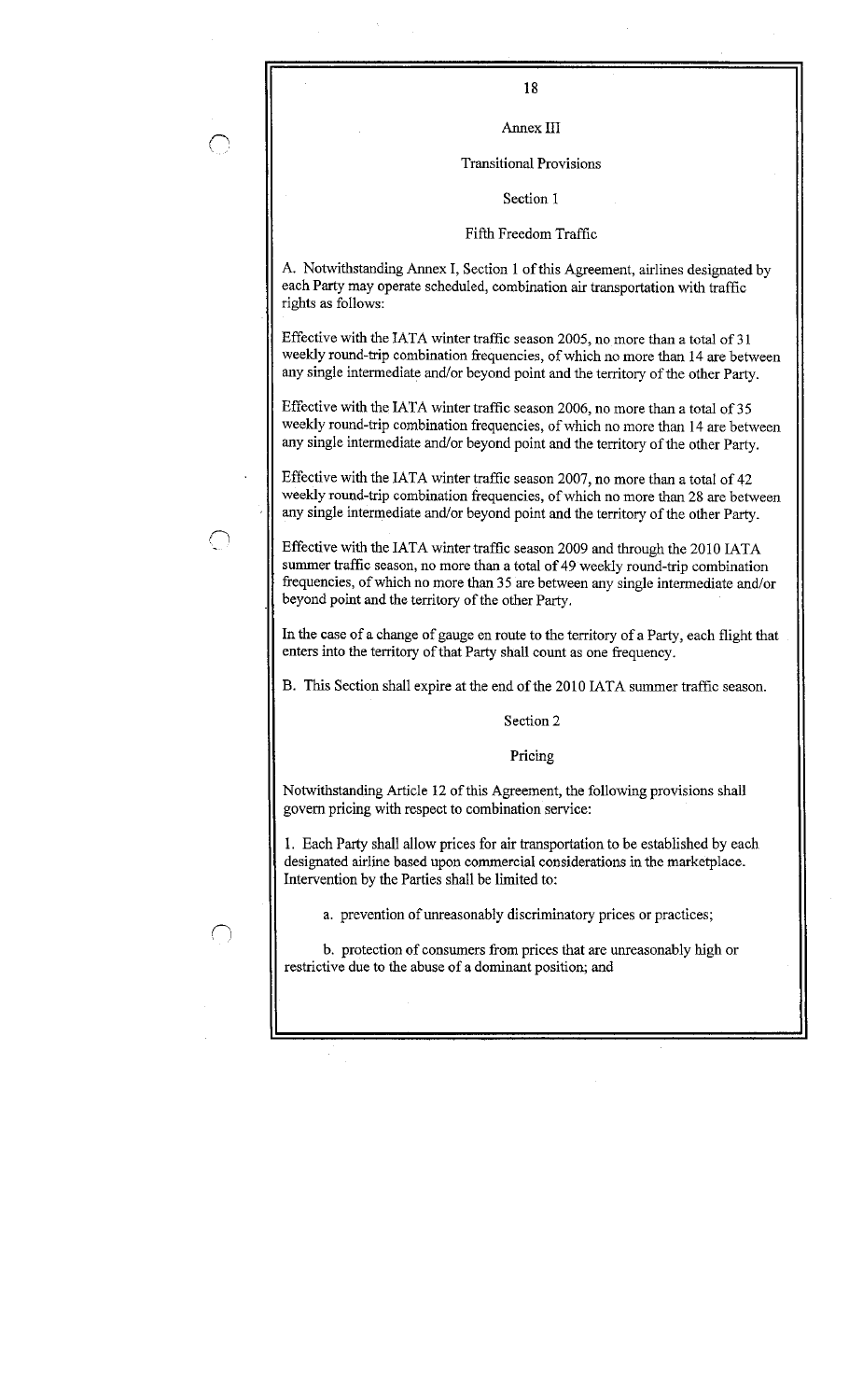c. protection of airlines from prices that are artificially low due to direct or indirect governmental subsidy or support.

If a Party believes that a price warrants intervention under the specific criteria described above, then it shall notify the other Party pursuant to the provisions set forth in paragraph (3). After compliance with the notification provisions of paragraph (3), a Party may take unilateral action to prevent the inauguration of such price, but only with respect to traffic where the first point on the itinerary (as evidenced by the document authorizing transportation by air) is in its own territory .

2. Each Party may require filing with its aeronautical authorities for approval of prices charged or proposed to be charged to or from its territory by designated airlines. Filing by the airlines of both Parties may be required no more than 60 days before the proposed date of effectiveness. In individual cases, a Party may permit a filing on shorter notice than normally required. If a Party permits an airline to file a price on short notice, the prices shall become effective on the proposed date for traffic originating in the territory of that Party .

3 . If either Party believes that a price proposed by a designated airline of the other Party for international transportation between the territories of the Parties, or by an airline of the other Party for international air transportation between the territory of the first Party and a third country, including in both cases transportation on an interline or intraline basis, is inconsistent with the considerations set forth in paragraph I of this Article, it shall notify the other party of the reasons for its dissatisfaction as soon as possible, but in no event later than 45 days after the filing date. Either Party may then request consultations, which shall be held as soon as possible, and in no event later than 30 days after receipt of a notice of dissatisfaction. The Parties shall cooperate in securing information necessary for reasoned resolution of the issue. If notification is not given as provided in this paragraph, the Party receiving the filing of the price shall approve it, or otherwise permit it to enter into effect, on the proposed date of effectiveness .

4. If the Parties reach agreement with respect to a price for which a notice of dissatisfaction has been given, each Party shall use its best efforts to put that agreement into effect. If a Party prevents a proposed price from becoming effective in accordance with the provisions of paragraphs 1 and 3, the comparable price previously in effect shall remain in effect.

5. Notwithstanding paragraphs 1 and 3 of this Article, each Party shall allow :

a. any airline of either Party or of a third country to meet any price, including combinations of prices, charged in the marketplace for international air transportation between the territories of the Parties, and

b. any airline of one Party to meet any price, including combinations of prices, charged in the marketplace for international air transportation between the territory of the other Party and a third country.